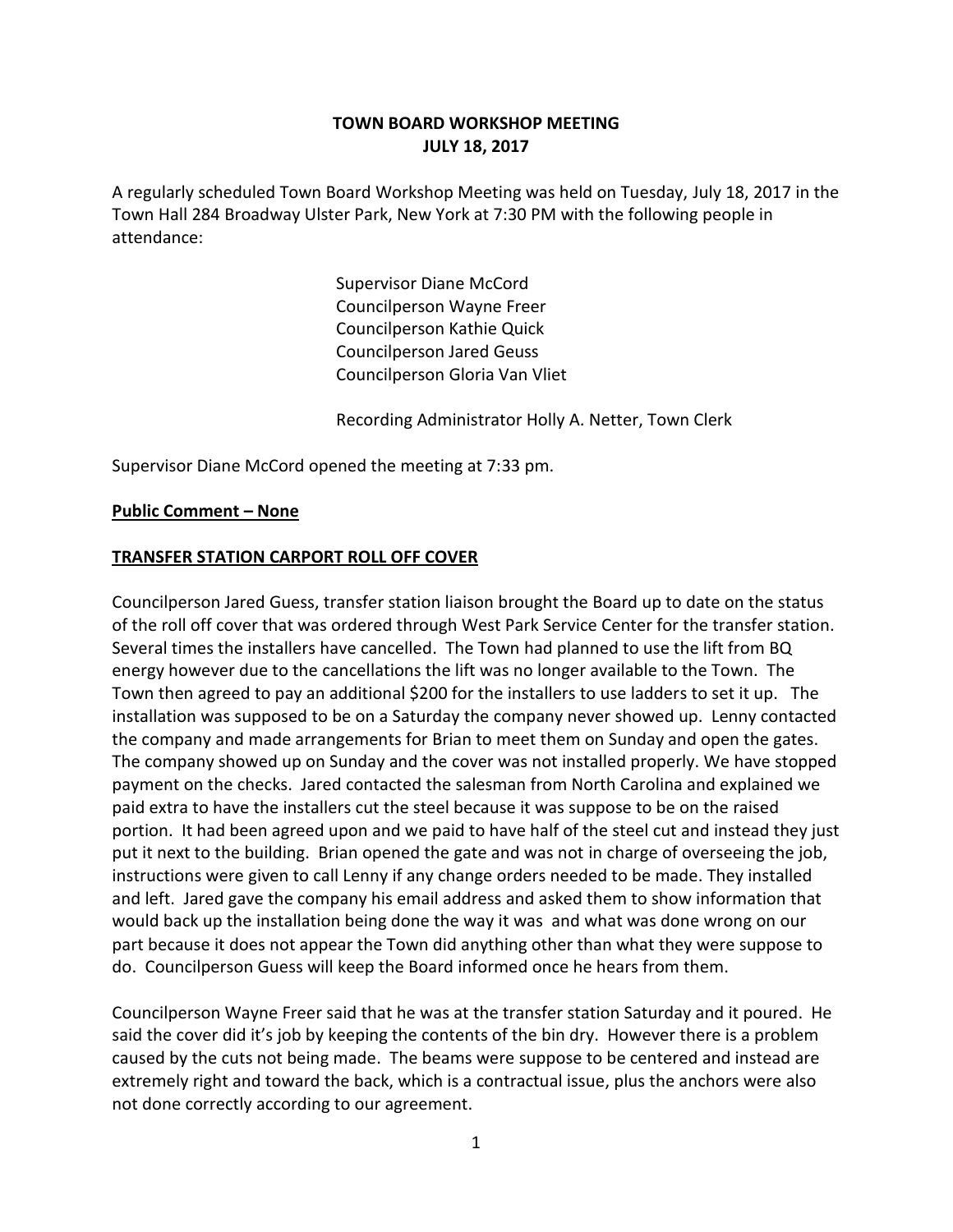#### **Supervisor announcements**

Supervisor McCord shared information regarding the oil tank clean up at the transfer station. As discussed previously the transfer station will no longer be storing bulk waste oil. There had been a roof over the tank. The company offered to decrease the bill by \$150 if we let him have the roof. The roof was not needed so it made sense to give it to them and save money. The job has been completed and certificate of insurance was received.

Ulster County Sales tax check was received in the amount of \$71,455.90 which is a few thousand more than what was expected.

The Board was asked to review Peter Graham's letter regarding alternates to the Boards. The resolution will be voted on at the next Town Board meeting.

# **WEST POINT MEETING – JUNE 23, 2017**

On Friday, June 23<sup>rd</sup> Superintendent Don Kiernan and Supervisor McCord attended a seminar on Water Contamination at the Thayer Hotel in West Point, N. Y. Those in attendance all drew drinking water from the Hudson. The meeting was put on by the Hudson Valley Regional Council and the Riverkeeper.

Eight million people use Hudson River water for drinking. In the past year we have seen the following:

- 1. Severe drought
- 2. Major contamination of drinking water in one of our Cities
- 3. A billion dollar construction project to repair a leak under the Hudson
- 4. Smaller but substantial leaks in other communities
- 5. Issues with lead in the drinking water at schools and other facilities due to aging infrastructure.
- 6. Issues with demand for water to accommodate growth in commerce.
- 7. Issues with potential contamination from trains carrying hazardous waste materials.
- 8. Issues with storm water.
- 9. New MS4 regulations

The goal of this meeting was to learn from each other and to help each other. We may need to set new standards and regulate new chemicals. We may need to find more funding for protecting our water sources. The State will be requiring all water systems to do further testing. New York State has a new drinking water council underway. Local municipalities may need laws initiated to be protective and we may need industrial discharges to be regulated. Questions we should ask ourselves are how can we as a municipality be prepared for the unexpected and where do we go for help?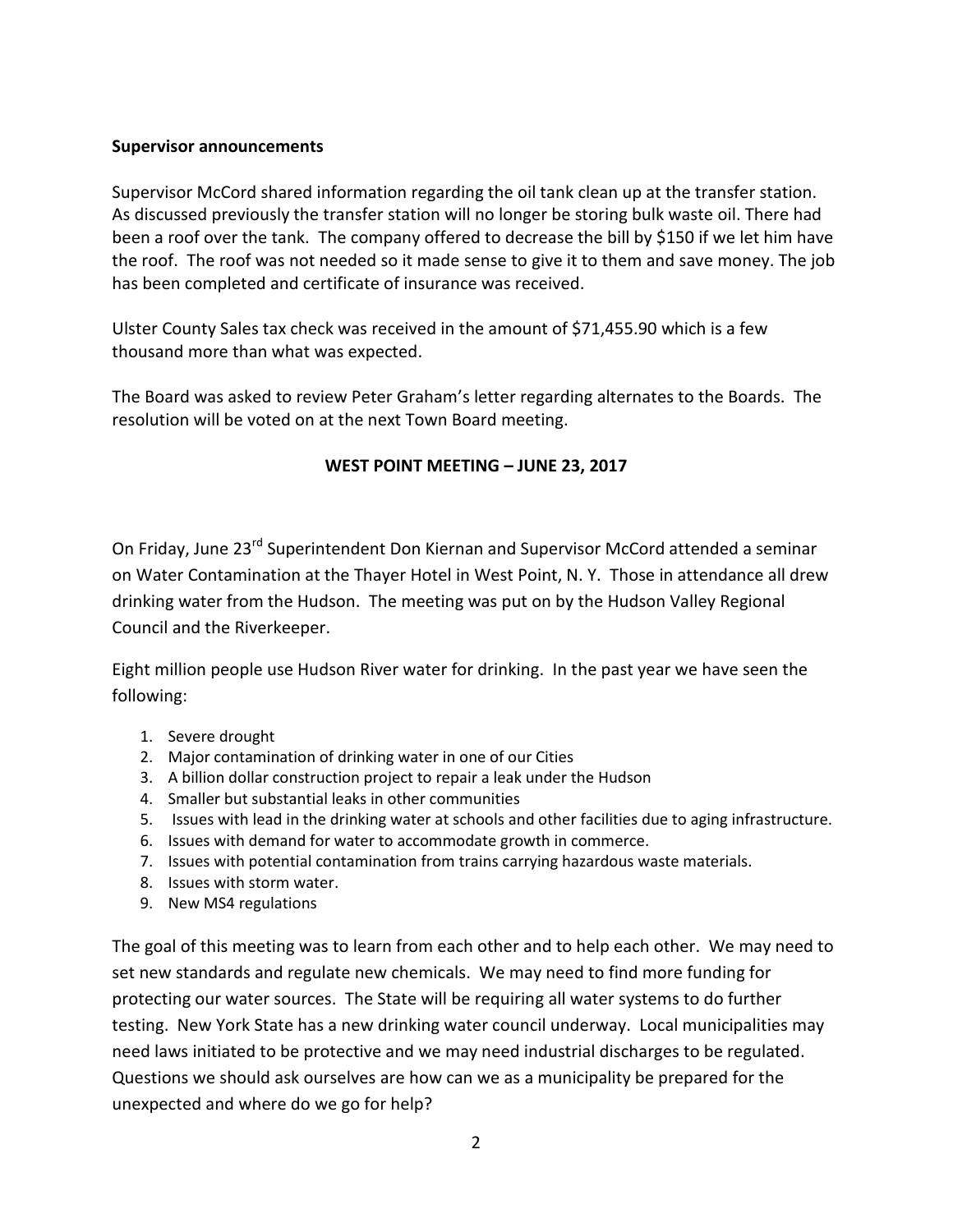Esopus is unique being surrounded on three sides by the Hudson River, the Rondout Creek and the Wallkill River. The Wallkill River is highly contaminated and the Wallkill River Watershed Alliance is requesting our help in applying for two grants. One grant is for Land Use Leadership Alliance training for municipal leaders focusing on the Wallkill watershed and a second grant to develop a 9-Element Watershed Management Plan for the entire Wallkill River. This grant will be used to develop a roadmap to a cleaner river, based on data currently being collected by DEC. Together, these projects will provide powerful tools as we continue to restore the Wallkill River and the communities surrounding it. In this vain, I am asking the Town Board to send a letter in support of the efforts to clean the Wallkill River.

Another interesting tidbit learned was that 56 percent of the workforce involved in water treatment will retire within the next five year period. This would be an opportunity for people looking for employment to go to school to major in environmental science. There are two year programs available at Ulster County Community College and at Delhi. Instrumentation Specialists are also needed to test the water. This would be good for people interested in a career where they can stay close to home

#### **Hudson Watershed**

Don Kiernan and I met with Dan Shapely from the Riverkeeper and other Town Supervisors, Mayors and Water Superintendents from:

> Poughkeepsie – City and Town Fishkill – supplied through Poughkeepsie Wappingers Falls – supplied through Poughkeepsie Rhinebeck – City and Town Lloyd Hyde Park Esopus

This was an informal meeting to determine how many people draw their water from the Hudson. We have 150,000 water users between all our cities and towns. This is an enormous number of users and it was determined we would have more power concerning the Hudson River if we united to make certain our water is as clean as it can be and as protected as possible.

This would also concern the anchoring in the Hudson where the U.S. Coastguard has asked for input. They are on hold at this point but the anchoring issue has not gone away. Will they seriously look at the issue? We do not know where we go from here. They may want to quiet us down and just go ahead and approve the anchoring. This is not a time to remain quiet. The river could become a parking garage while Albany waits for prices on crude to increase.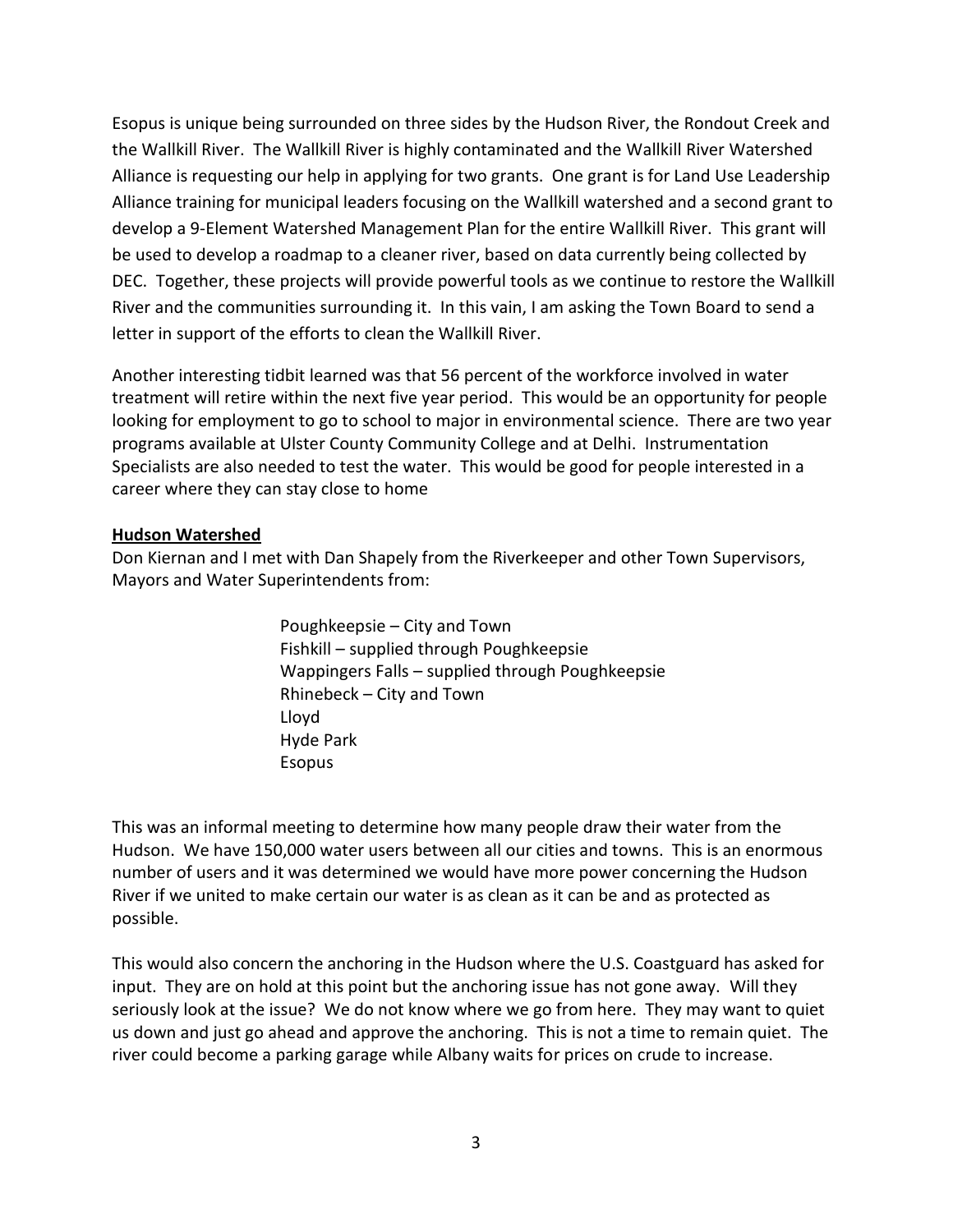Should our towns join in a coalition to work together for Hudson River Water Protection? Can we collaborate with the Center for Watershed Protection? This is a question for our Town Board. The Riverkeeper will come to our Town Board on July 26 to give a brief presentation to create a new Source Water Assessment for our water supply. Riverkeeper and the Center for Watershed Protection are ready to assist us in a project that should position our municipalities well to take advantage of significant new state funding that will be available for assessing and protecting drinking water supplies.

There is nothing more important to our communities than clean, safe drinking water. We can and should take positive steps now to protect and restore our water quality.

Riverkeeper will give a presentation for July 26, 2017.

#### **Don Kiernans - Anchorage**

Water Superintendent Don Kiernan said for the first time in 20 years he is seeing the Towns form an alliance regarding water. Councilperson Freer asked who would be driving the alliance; the Water Departments, Town and city Governments or Riverkeeper. He thinks the towns will have the last word. The Coastguard is forming a committee which will include 6 people from the boating industry and 4 from the water industry. One of the water representatives is the head operator of the Poughkeepsie water treatment plant. Hudson River water conservatory has been formed to deal with the concerns of the lower Hudson Valley water districts.

# **SHARED SERVICE MEETING JULY 12-2017**

Chris Kelley from Ulster County met with several Town Supervisors in Esopus Town Hall on July 12, 2017.

The Shared Services Grant will be submitted August 23, 24, or 25<sup>th</sup> requesting 20 million dollars. Ulster County is one of six counties requesting this grant. If we are successful it will not commit the towns to participate. The vote on this grant doesn't commit us to the plan.

The Supervisors and Highway Superintendents commented that the County does not always get the best prices. If the County shared information with the Towns and the Towns with the County we could achieve the best prices. Sharing the information is important for everyone concerned. We should all talk with our Highway Superintendents to share information.

Councilperson Gloria Van Vliet said she would have liked to know about the meeting and why wasn't the Board notified since there were people sitting in the audience. Supervisor McCord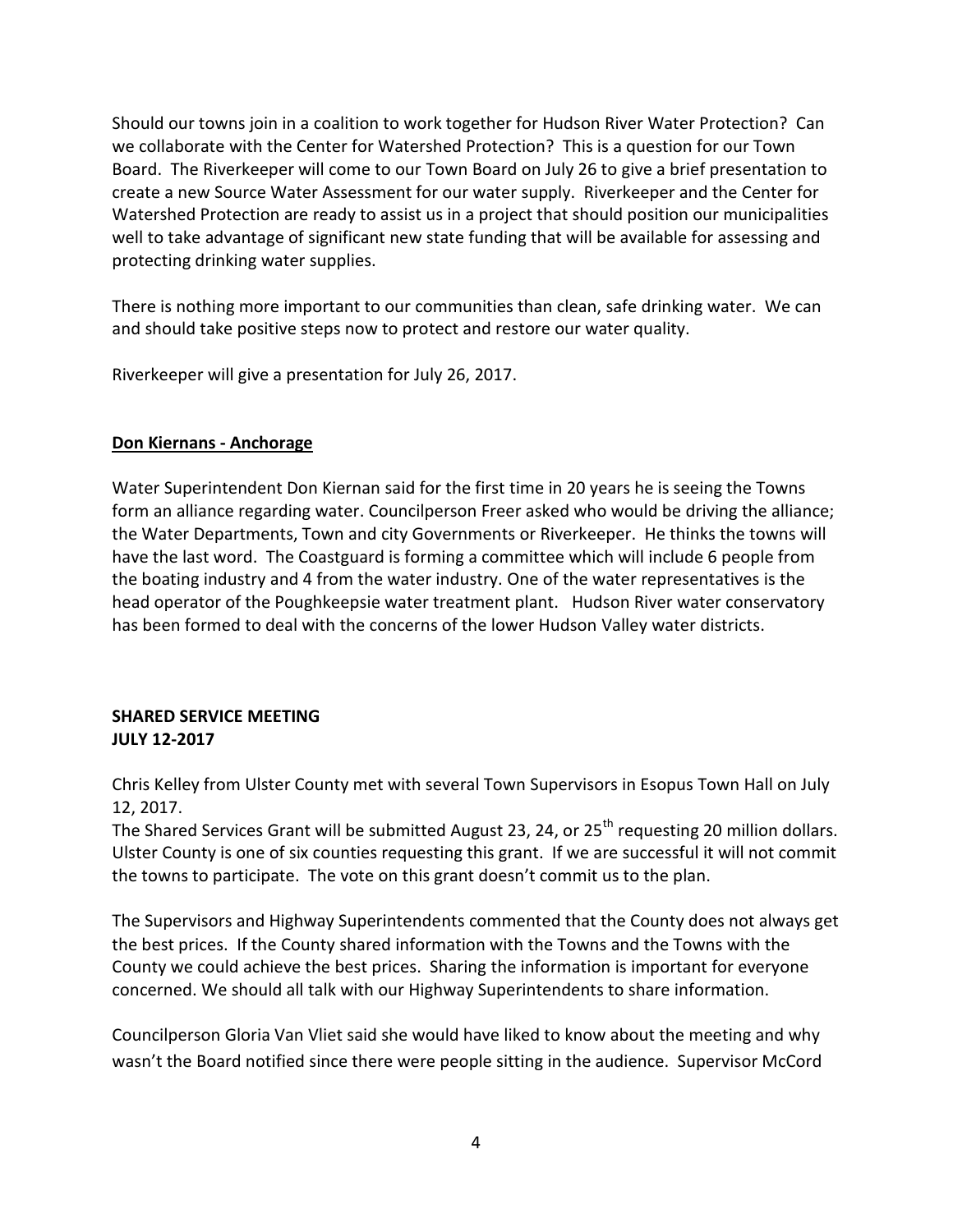said this was the forth meeting that has been held by the town, this one just happened to be at our location.

# **Culvert Grants**

Sal Morello, Mark Ellison, Marion Zimmer and I met with Erin Moore from Tighe & Bond Engineers and Environmental Specialists and Megan Lung an Environmental Analyst from DEC concerning the grant we received to do Culvert Assessments in Esopus. This is a grant that has no financial contribution from the town.

This firm will inventory our culverts with regard to critical habitat concerns, flooding hazards, scouring, erosion and development of a central database. The objective of this plan is to inventory and assess road-stream crossings within the town for condition and aquatic pass ability. It will also prioritize watershed improvements to benefit both wildlife and the town. The project will happen through July and August and they will report their findings to the Town Board in September.

Councilperson Freer asked once the inventory is complete and if we find out we have a problem, are we responsible to pay? Supervisor McCord said she believed they would go for another grant.

# **Meeting with Central Hudson and BQ July 14, 2017 at 1 PM**

A meeting was held with Central Hudson, BQ representatives Paul Curran and Michael Rauch along with Supervisor McCord and Dan Vedder on July  $14<sup>th</sup>$  at 1 pm to discuss what was happening at the Transfer Station. A review of the accounts that would be credited once the Central Hudson lines were attached to our solar panels was also discussed.

BQ is ready to go once the lines are brought over the CSX tracks. They have a representative sitting on CSX to make this happen. The Central Hudson accounts have been verified as to where the credits will be given. There will be a few months conversion time getting the credits to go where they are supposed to go.

Joe Hetsler will be retiring from Central Hudson and the new man in charge will be Jason Malizia. He is the District Director and New Business person in the Upper Hudson Division. Any time there was a problem with Central Hudson Joe helped the Supervisor. Supervisor McCord said she will miss him dearly.

Town Clerk Holly Netter asked if there was any update on whether BQ would be needing internet service to monitor the solar field. Councilperson Freer said in the contract BQ said they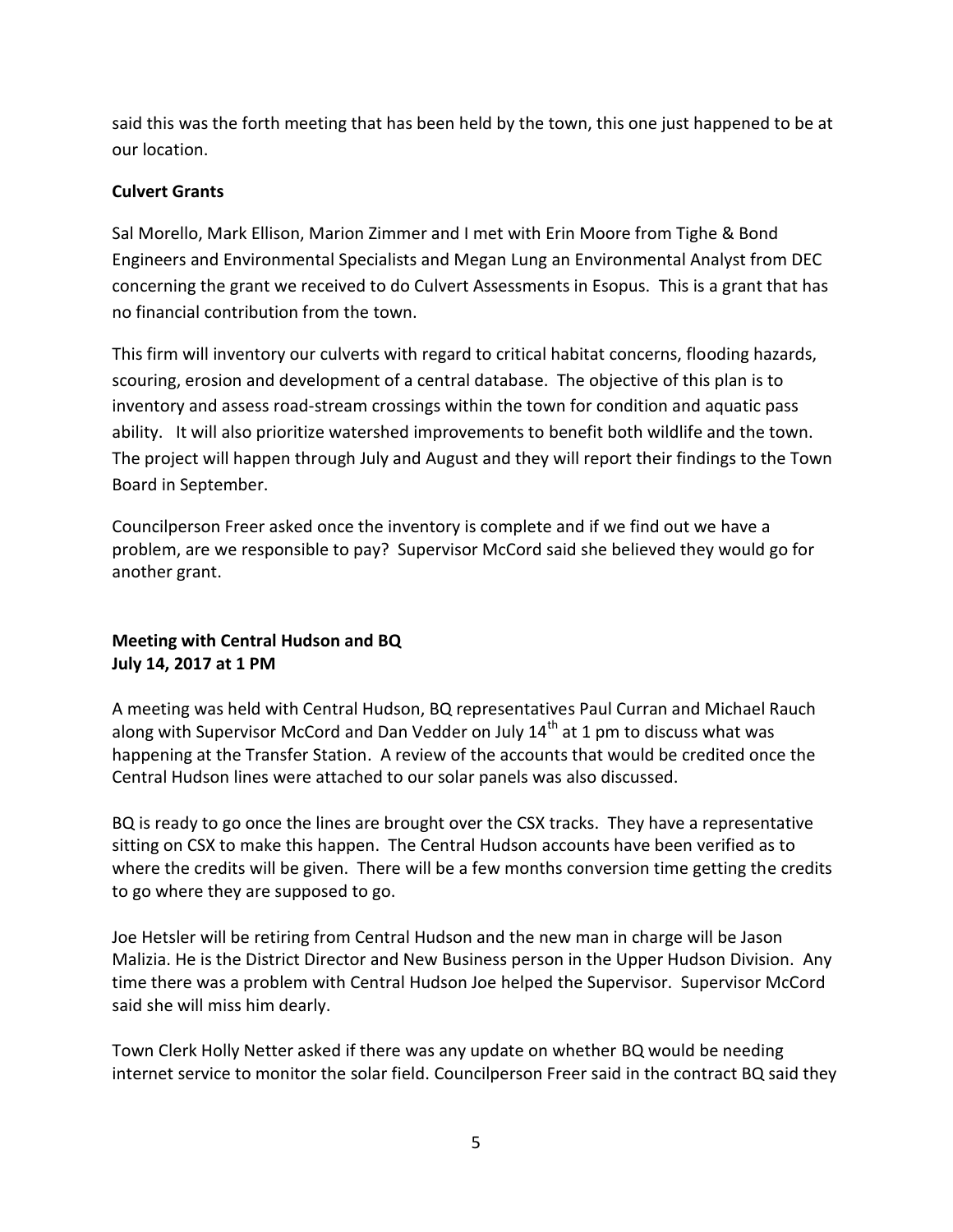would monitor the production but it did not say how. He did not think there would be someone physically going to the site. This matter needs to be clarified with BQ.

BQ will also add a meter to the Town hall at no cost to monitor how much energy is being made at the Town Hall location.

# **Water/Sewer Superintendent Contract**

Supervisor McCord said the contract for Don has not changed. Councilperson Wayne Freer said during last year's budget process the Board talked about making the half time positions of Building Inspector, Highway Superintendent and Water/Sewer Superintendent back online to full time. Councilperson Wayne Freer asked if they are going to do that with the Water/Sewer Superintendent this year. Supervisor McCord said there are so many other things that are coming up this year she does not want to try to tackle this one in the 2018 budget. Councilperson Freer said it is one that he wants to look at. Wayne said in his opinion since there is need for a new tank it may be a transitional time where we have to go back to full time. Supervisor McCord said she did not feel that it was necessary at this time. Councilperson Jared guess said with the watershed project and tank project we need a liaison who knows what is going on to oversee the projects. The situation can be assessed by all parties and perhaps offer a 1 year contract if not two. Councilperson Gloria Van Vliet said it would be a lot to tackle and achieve before January; one year may be an option. Although there was not an active contract for the prior Building inspector who was part time, the town still ended up having to pay him unemployment when they hired a Full Time Inspector. The Board does not want a repeat situation.

# **D'Anna Property - New Water Tank**

**A MOTION WAS MADE BY COUNCILPERSON FREER AT 8:00 PM TO GO INTO EXECUTIVE SESSION FOR THE PURPOSE OF DISCUSSING THE POSSIBLE OFFER WITH THE NEGOTIONS THAT ARE CURRENTLY GOING ON TO OBTAIN THE PROPERTY FOR THE NEW WATER TANK FOR THE WATER DISTRICT. THE MOTION WAS SECONDED BY SUPERVISOR DIANE MCCORD. WATER SUPERINTENDENT DON KIERNAN WAS INVITED INTO THE SESSION. ALL MEMBERS PRESENT WERE IN FAVOR, MOTION CARREID.**

**A MOTION WAS MADE TO COME OUT OF EXECUTIVE SESSION AT 8:15 PM BY SUPERVISOR DIANE MCCORD AND WAS SECONDED BY COUNCILPERSON WAYNE FREER. ALL MEMBERS PRESENT WERE IN FAVOR, MOTION CARREID.**

**A MOTION WAS MADE BY SUPERVISOR MCCORD TO CONTACT THE WATER ATTORNEY TO SEND A LETTER MAKING AN OFFER FOR THE PROPERTY AND EXTEND THE WATER DISTRICT TO INCLUDE THE PROPERTY IN THE WATER DISTRICT. THE MOTION WAS SECONDED BY**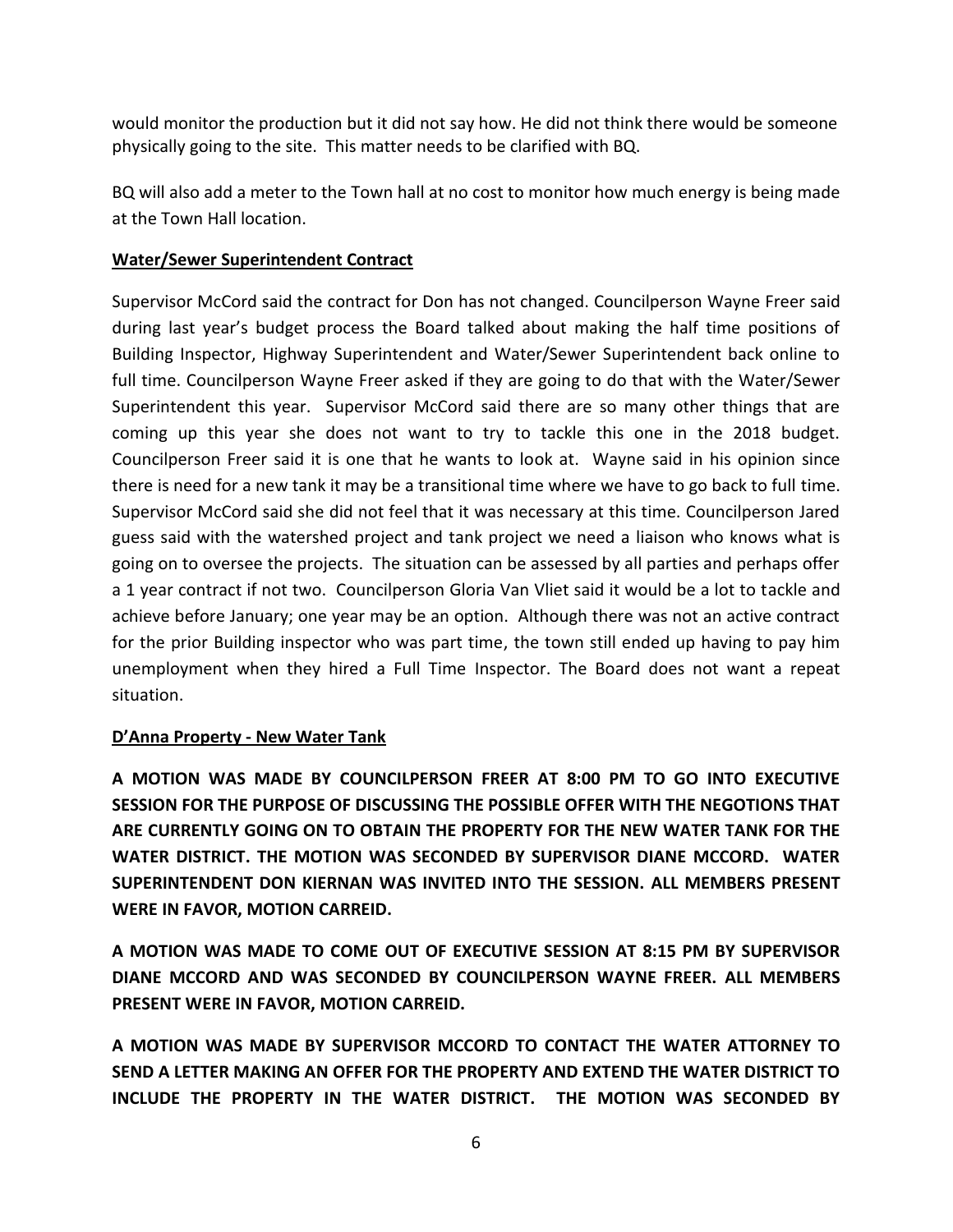# **COUNCILPERSON WAYNE FREER. ALL MEMBERS PRESENT WERE IN FAVOR, MOTION CARREID.**

#### **GIRL SCOUT TROOP 60162 – ST REMY FREE BOOK LIBRARY CAS LANDI PARK**

The girl scout of Troop 60162 has asked permission to erect a free Book library at Cas Landi Mini Park. Information was shared and discussed by the Board. Everyone on the Board was in favor of allowing the project to proceed.

#### **T- MOBILE CELL TOWER REQUEST**

Chris Bevans from T- Mobile explained Historic Hudson Valley Radio, T-Mobile's Landlord, has decided to terminate their lease as of August 6, 2017. T- Mobile is requesting the Town to allow them to use Town Property as a temporary solution until a permanent location can be acquired. Chris presented a proposal to temporarily place a cell tower on town property. He was looking for a 6- 12 month temporary solution with a possibility of a permanent contract. Councilperson Freer asked many good questions which Chris was unable to answer at the time and will return to further discuss the matter at the Town Board Meeting on July 26<sup>th</sup>. Councilperson Van Vliet said she needs a lot more information and feels it should be placed in a less populated area. Councilperson Guess is not against a temporary solution. Councilperson Freer said it would have to be a minimum of \$1,000 per month and would have to be on a month to month basis. Councilperson Quick asked if it will benefit the town residents with better reception. Chris said the temporary tower would only be for T- Mobile customers a permanent tower would be able to benefit whatever other carriers would have to make arrangements to rent from the town.

# **RESOLUTION REQUESTING NYS DOT TO INSTALL TWO "RECYCLING COLLECTION CENTER" SIGNS**

BE IT RESOLVED, by the Town Board of the Town of Esopus, in the County of Ulster, State of New York as follows:

WHEREAS, the New York Department of Transportation has available signs titled Recycling Collection Center and

WHEREAS, these signs would be available to direct residents to our Recycling Collection Center and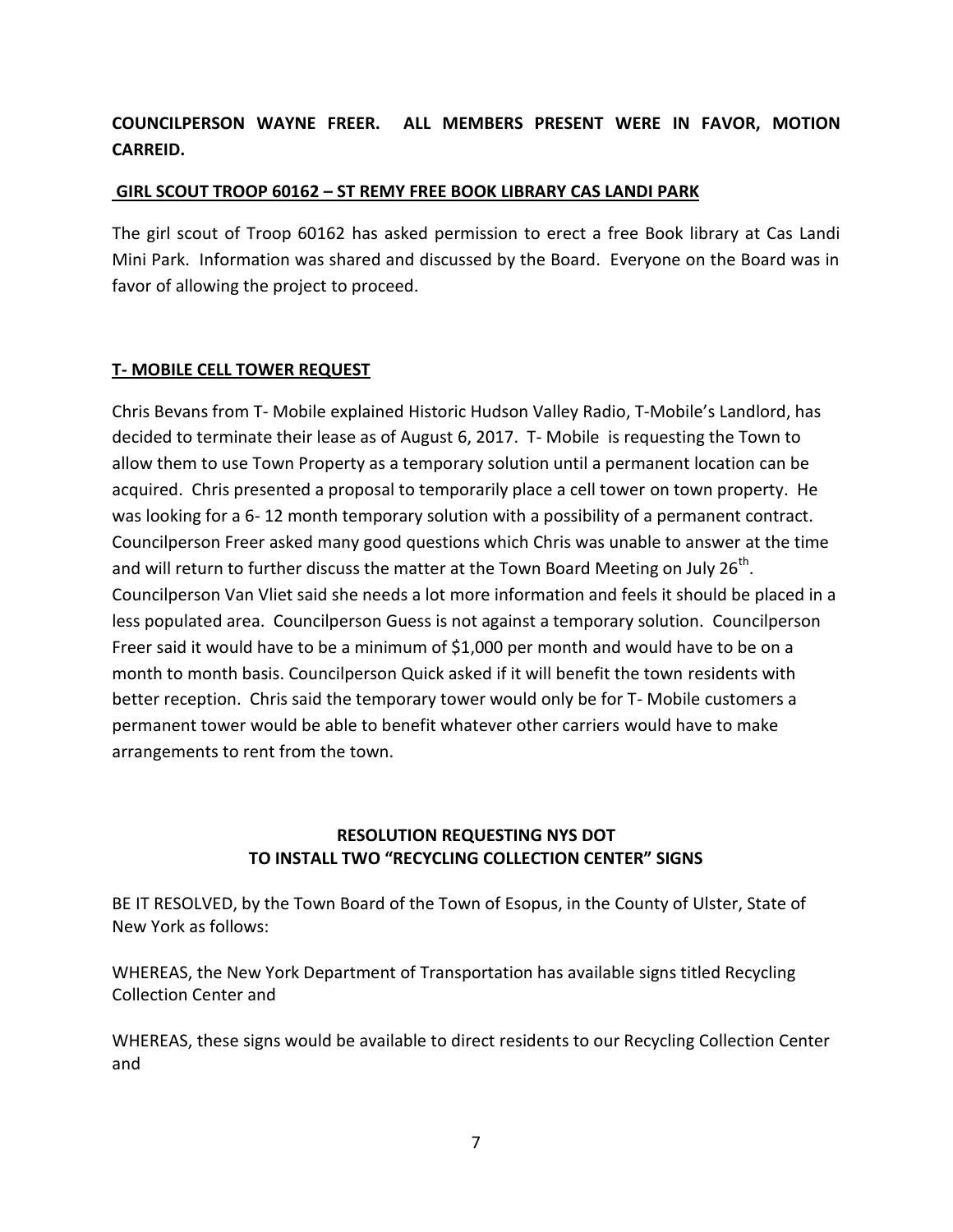WHEREAS, the present signs we now have available do not comply with the New York State Department of Transportation regulations,

THEREFORE, BE IT RESOLVED, the Town Board of the Town of Esopus requests NYS Dept. of Transportation make available and post two Recycling Collection Center signs in order to let us be compliant with the NYS DOT rules and regulations.

> **RESOLUTION OFFERED BY Supervisor Diane McCord RESOLUTION SECONDED BY Councilperson Jared Guess**

> > **COUNCILPERSON JARED GEUSS Aye COUNCILPERSON KATHIE QUICK Aye SUPERVISOR DIANE MCCORD Aye COUNCILPERSON GLORIA VAN VLIET Aye COUNCILPERSON WAYNE FREER Aye**

**RESOLUTION DULY ADOPTED.**

# **ESOPUS BUSINESS ALLIANCE – FEE WAIVER REQUEST**

**A MOTION WAS MADE BY DIANE MCCORD TO WAIVE THE FEE FOR THE USE OF FREER PARK AND ALCOHOL PERMIT FOR THE ESOPUS BUSINESS ALLIANCE EVENT BEING HELD ON AUGUST 22, 2017, PROVIDING THEY FILL OUT ALL NECESSARY PAPERWORK AND PROVIDE A COPY OF THEIR LIABILITY INSURANCE FOR THE ALCOHOL LISTING THE TOWN AS AN ADDITIONAL INSURED. THE MOTION WAS SECONDED BY COUNCILPERSON KATHIE QUICK. ALL MEMBERS PRESENT WERE IN FAVOR, MOTION CARRIED.** 

#### **TBS REFUND**

Technical Building Services, Inc (TBS) overcharged the town \$319.00 for their annual maintenance contract; a refund is in process.

#### **Highway Department Boiler Insurance policy**

There was an oversight when Marshall and Sterling took over the insurance and the boiler at the Highway garage was not covered. Paul Kesick had thought the insurance was held by NYMIR but it was not. We have now been sighted by the state for not having the insurance. The policy is \$1,105.00 year; \$547.80 to cover the remainder of the year.